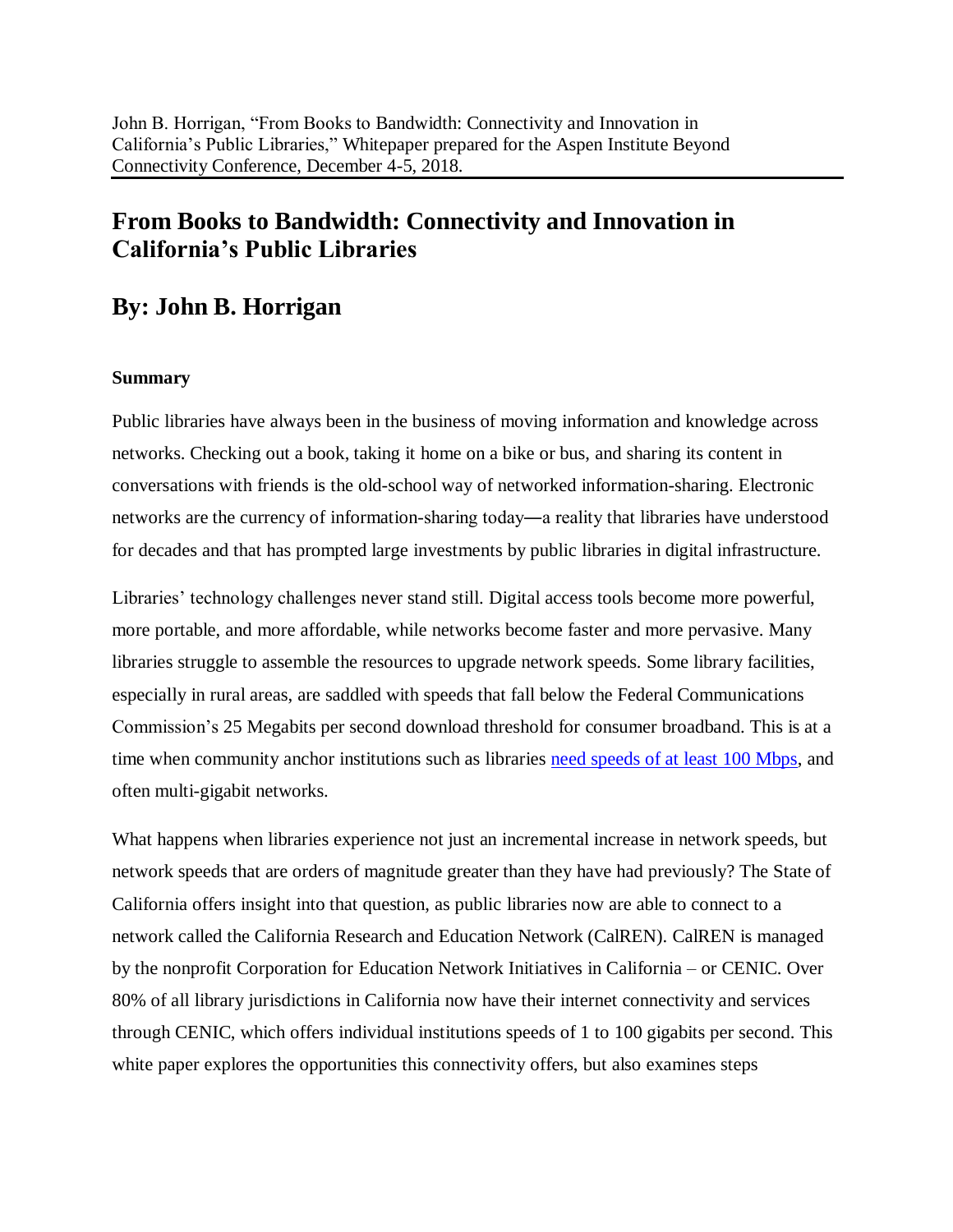stakeholders in California can take to get more out of gigabit connectivity for *all* libraries. The paper shows that:

## **Libraries are using CENIC bandwidth for new digital programs for their patrons and communities.**

Many libraries using the CENIC network have launched educational programs for all ages using virtual reality (VR), gaming applications, and interactive video feeds with authors and experts in other places. Public libraries recognize, however, that bandwidth is not enough. They need new equipment, new kinds of educational content, and sometimes updates to internal wiring to fully take advantage of CENIC. In addressing those needs, funding from the state library has been crucial. Partnerships also help; many libraries have engaged with the private sector for VR gear and educational content that uses VR systems.

## **The advent of CENIC connectivity has been a catalyst for greater engagement with the community.**

Community members come to programs that feature VR or gaming to learn something new in a group. It takes place at the library, rather than their homes, because many people do not have home internet speeds to support cutting-edge application and some have no home access at all. Libraries also report an uptick in foot traffic with more patrons using library computers or Wi-Fi networks. All this directly benefits the people who use them, but they also foster community as people gather together who might not otherwise come to know each other.

# **Rural libraries face distinct connectivity challenges, but are often resourceful in overcoming them.**

The CENIC network extends to a library system's main branch and thereafter the local library, in partnership with CENIC, endeavor to find ways to connect branches―which can be distant in rural areas. The circuit connecting these branches can be expensive, as special construction is often necessary where there is little terrestrial infrastructure, resulting in additional costs and delays in connecting rural branches. Yet some rural areas have been able to leverage CENIC and other local networks to improve the connectivity proposition―and not just for libraries, but local government, health care, and also agricultural areas in critical need of access to sensor networks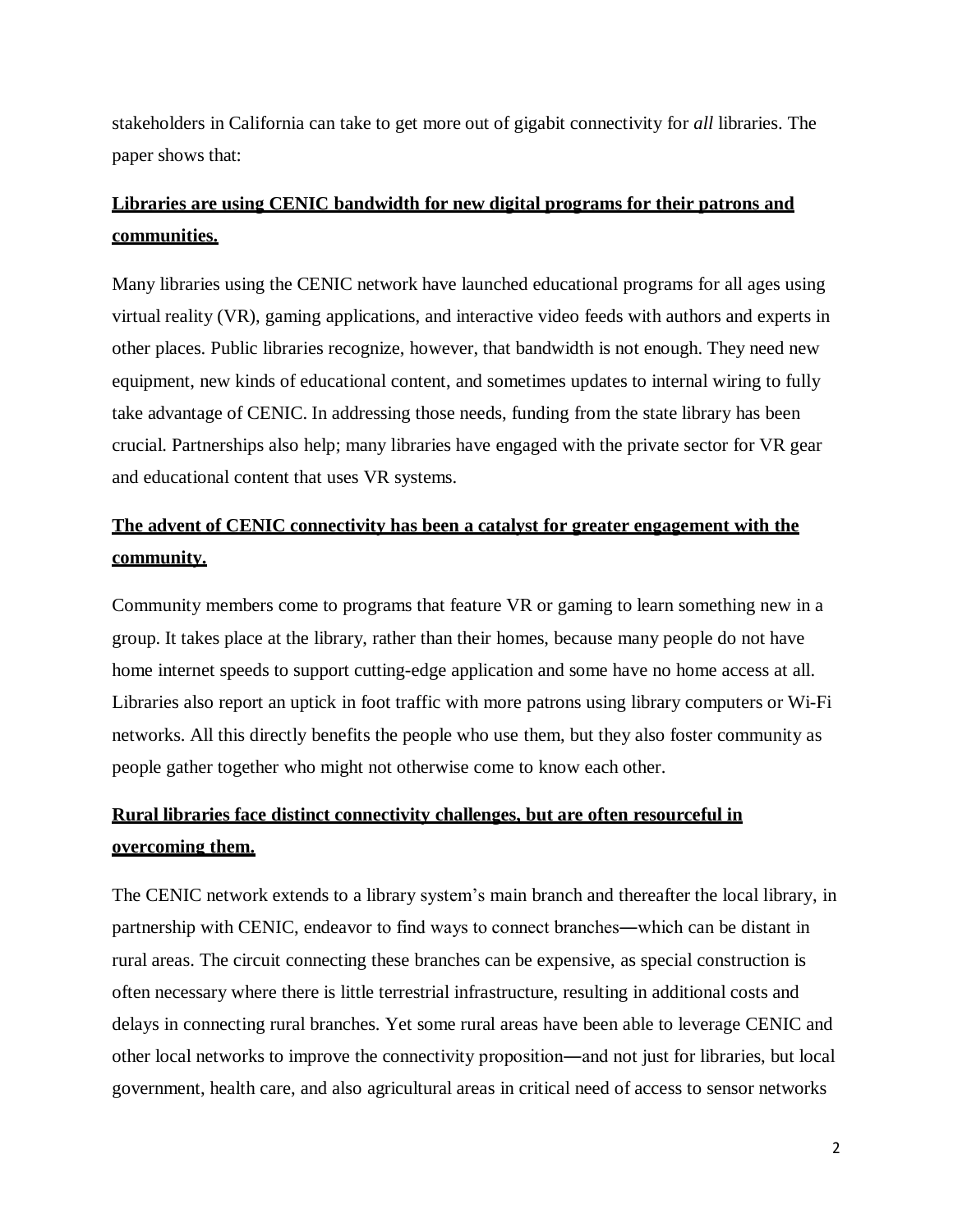for water use, soil conditions, and other critical factors, as well as access to global markets for sale of agricultural products.

# **Looking to the future, public libraries in California could benefit from a forum to develop and disseminate library-specific innovations that depend on very high speed networks.**

Library officials in California report that annual events such as the CENIC conference help them learn about what other libraries are doing with increased bandwidth. At the same time, there is a concern that some libraries may focus too much on the administrative and productivity benefits of CENIC, and not enough on the new possibilities it offers for programs and services. This was characterized as the "bandwidth–imagination gap." One way to address it: create a forum that develops library-specific applications that depend on gigabit-plus speeds and provides technology transfer services for public libraries. Libraries would also benefit from greater appreciation that they are now part of a network of research and educational institutions throughout the state. This gives them an opportunity to tap into digital content from California's universities that, prior to CENIC, was less easily accessible. This sort of "thinking inside the network" could open up new opportunities for California's public libraries.

All this unfolds as public libraries face high expectations from the public for services that rely on quality broadband infrastructure. Library users today want their local public library to help prepare them for educational and work environments in which digital skills are paramount.

Higher speed networks are one crucial ingredient, but equipment, planning, and innovation will help libraries meet and exceed those expectations.

### **I. Background: The adoption of innovations**

By its very nature, innovation is uncertain. For every iPhone that takes hold of the public imagination, there is an Apple Newton that is launched to fanfare and flames out. In network industries, uncertainty is compounded by significant investment risks. High-speed broadband infrastructure is expensive to deploy and making money from broadband networks has not always been a sure bet. The dot-com bubble of 20 years is one example of the mismatch in the timing of network investment and society putting it to use.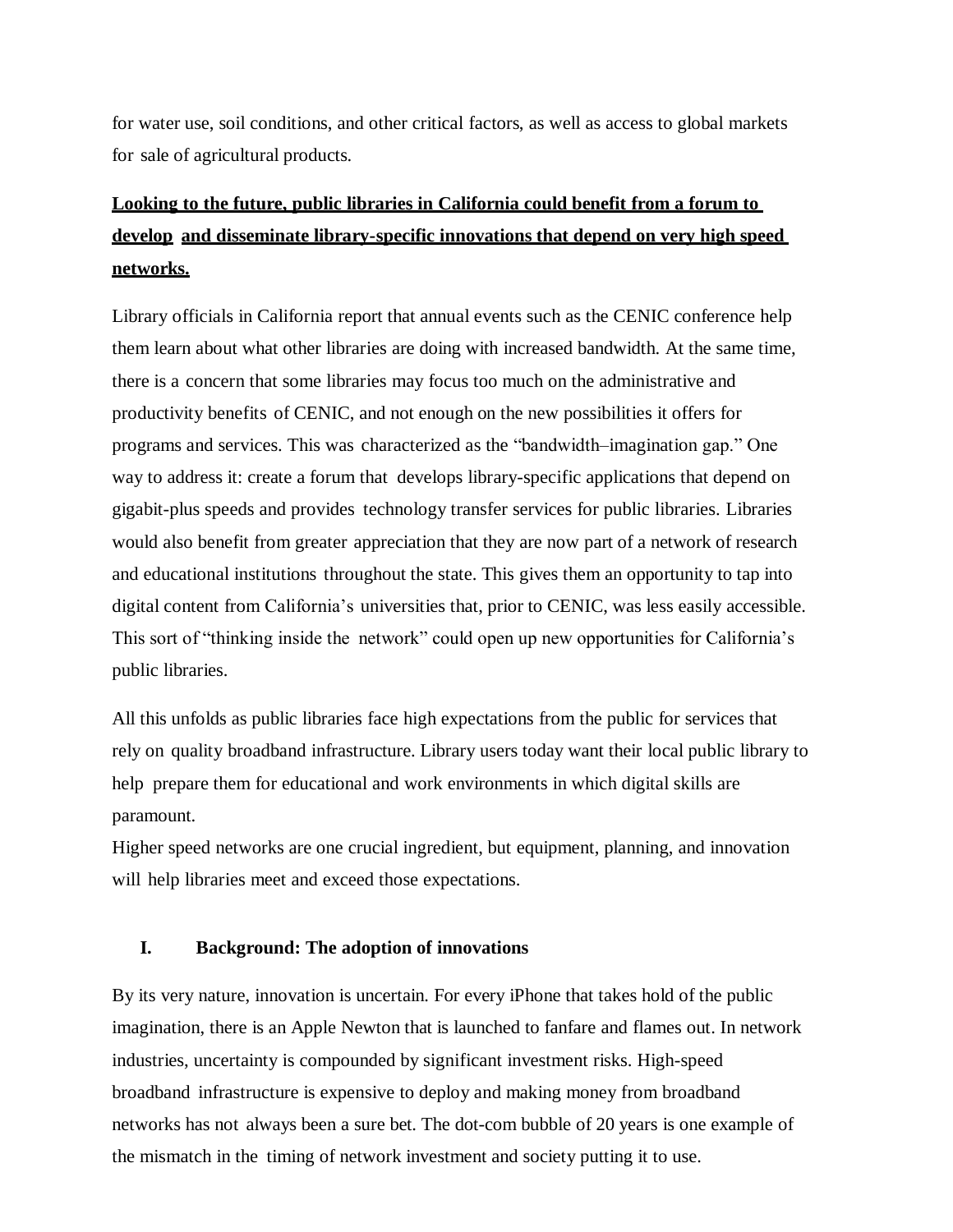Notwithstanding the current excitement about 5G wireless networks, there are serious questions about the investment case for deploying such networks. As scholars from Carlotta Perez to Paul David have documented, it can take years before society determines how to fully put to use innovations.

When people and organizations eventually do figure out what to do with worthwhile innovations, the process does not unfold automatically. It takes support from institutions in the public and private sectors. When rural American households were slow to adopt electricity, extension agents from the U.S. Department of Agriculture went door-to-door in some rural areas to promote adoption. In the industrial setting, electricity did not, by itself, improve productivity. Businesses had to completely redesign factories before firms could reap the benefits of having a new way to power production.

The other part of this dynamic is social. When early adopters try a new technology, they serve as models for others to emulate. In the internet's early commercial days, computer and online adoption reflected network effects, meaning there were higher rates of adoption in places where a lot of people were already using online services. This is hardly a surprise, but the research also showed that the effect was independent of factors one would expect to encourage online use, such as income and education. Internet adoption, in other words, was a phenomenon that depended on people's social ties and neighborhoods, not just wealth or educational attainment.

These two parts of the adoption process―organizational change and the social dimension―explain why realizing the fruit of innovations takes time. Levers that can shorten this timeframe include:

- Cost reduction: The new infrastructure to support many innovations is expensive, which may discourage even intrepid early adopting people and organizations. Defraying that cost can help spur uptake.
- Complementary investments: Electricity was not useful to homes until they had the wiring to run appliances; it did not help business productivity until companies invested in redesign.
- Information-sharing: This may unfold informally, as people see early adopters using the latest gadget or service. And it may proceed more formally through industrywide forums aimed at disseminating best-practice and facilitating technology transfer.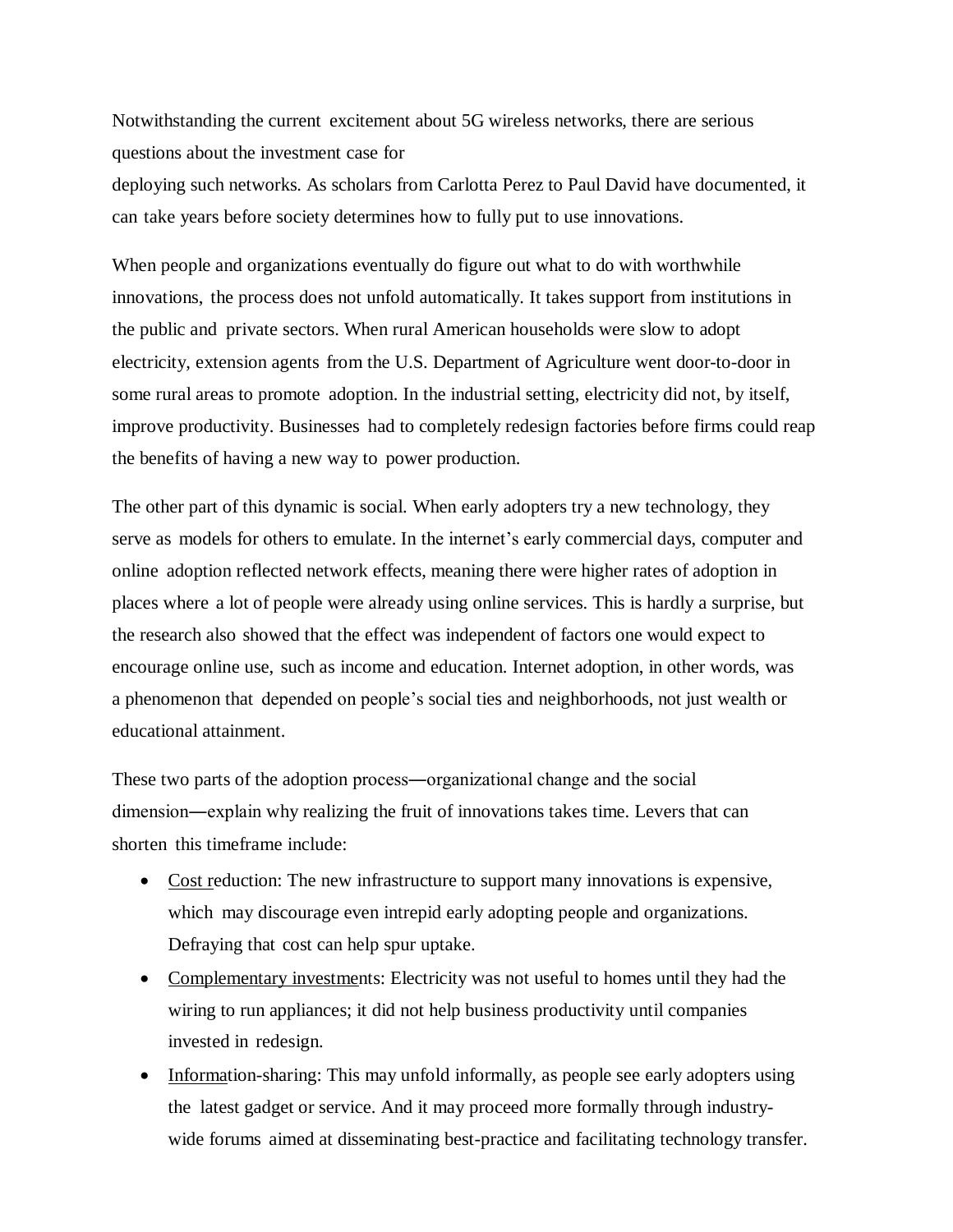Like any other institution, libraries confront the excitement of new innovations with the uncertainties of how to get the most out of them. They do this with tight resources and ongoing needs to serve communities in the ways they traditionally have. The library field is generally quick to embrace the future, but just how to do that is not always easy to see. In California, the availability of a high-speed broadband network that markedly increases library bandwidth offers a case study on how organizations adopt new innovations. This paper looks into how libraries adapt to more bandwidth, and also highlights actions that might improve how *all* libraries in California can benefit from enhanced connectivity.

### **II. Public Libraries in California: More bandwidth, new programs**

California's research and educational institutions have, since 1997, used the CalREN network managed by CENIC to meet their bandwidth needs. In 2013, the state legislature authorized libraries to use CENIC and set aside funds for libraries to defray a portion of the capital costs libraries must incur to connect to the network. Today, over 70% of the state's 1,100 library facilities (across 184 public library systems) use CENIC.

The upgrade in network speed is immense. In 2014, libraries nationwide reported a median network speed of 30 Megabits per second (Mbps) for wireline service. Given that network speeds tend to double every 21 months, median network speeds for libraries today nationally may be approaching 100 Mbps. CENIC network speeds can reach 100 Gigabits per second (Gbps); that is 1000 times faster than 100 Mbps. Not all libraries have 100 Mbps service and not all California library facilities can support 10 Gbps. But nearly all have or will receive at least 1 Gbps. CENIC finds that, of the first one-third of California libraries connected to the network, the average speed increased from an average 76 Mbps to an average of 2,001 Mbps.

Given that CENIC changes libraries' bandwidth by orders of magnitude, this opens the door to fundamental changes in how California libraries use digital tools to serve their communities.

What follows are just a few examples—and by no means a comprehensive survey—of what is happening with CENIC in some libraries around the state.

Virtual Reality: Bringing virtual reality (VR) technology into libraries is a prominent theme in several California libraries connected to CENIC. At the Marin County Free Library, interest in VR began in 2016 as a way to expand educational opportunities in the county.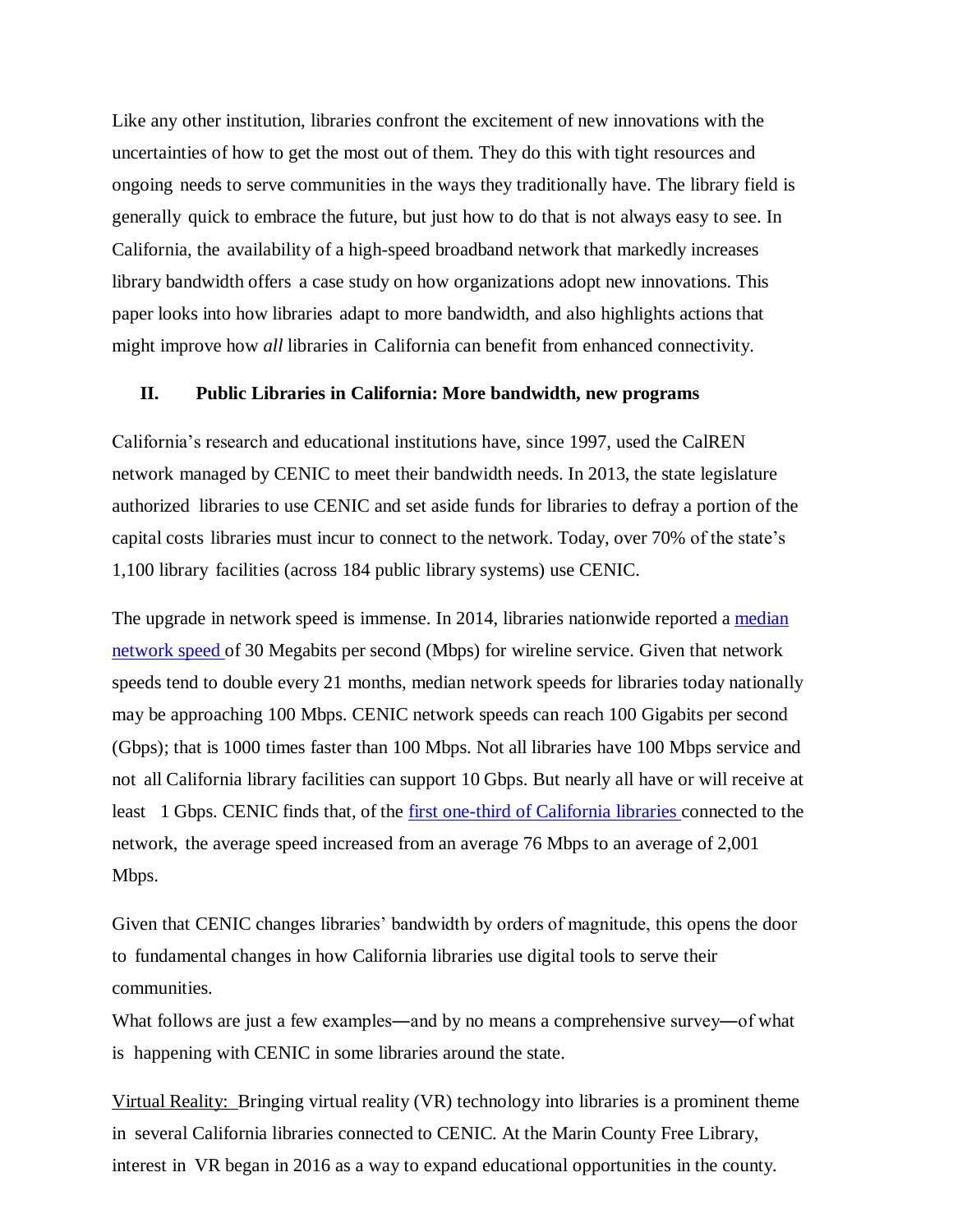Marin has a diverse population. Some homes have high incomes and an abundance of tech gear for family members; other households are low-income and have a dearth of tech devices and digital skills.

Although the bandwidth that the CENIC network brings was a necessary condition to get the ball rolling, it was not sufficient. For starters, the library needed funding for computing equipment and other peripherals that make VR systems work. The Marin library first sought a grant from

the Knight Foundation, but did not win the grant. The California State Library filled that void with a grant to help the library purchase computers with sufficient capacity to handle VR software.

The initiative also needed additional equipment and educational content for VR. For that, partnerships were paramount. The library entered into a relationship with Oculus, a maker of VR hardware and software, and HTC Vive, a VR equipment maker. As to content, the Marin library worked with New Media Learning, an initiative aimed at bringing project-based computational learning to schools. Those elements, in combination with an active youth tech program at the library, helped bring the VR project to life at the Marin County Free Library.

What started as a pilot project in the Marin County Free Library has become a statewide undertaking. In 2017, the California State Library announced a partnership with Oculus to bring virtual reality programs to nearly half of all California library jurisdictions. Roughly 100 library facilities currently participate in this initiative.

Virtual reality is also a programming theme in the Los Angeles Public Library. At the LAPL, linking VR to education is part of the library's Science, Technology, Engineering, Arts, and Mathematics (STEAM) programming. Similar to Marin, LAPL uses Oculus and HTC Vive products for programming, with a particular interest in using the technology for immersive learning.

Another VR initiative at the Chula Vista Public Library has an intergenerational focus. The library's "One Mile" program refers to the familiar phrase of "walking a mile in another person's shoes" to convey the importance of understanding someone else's point of view. The project

uses virtual reality, video, and story-telling to connect immigrants in the United States to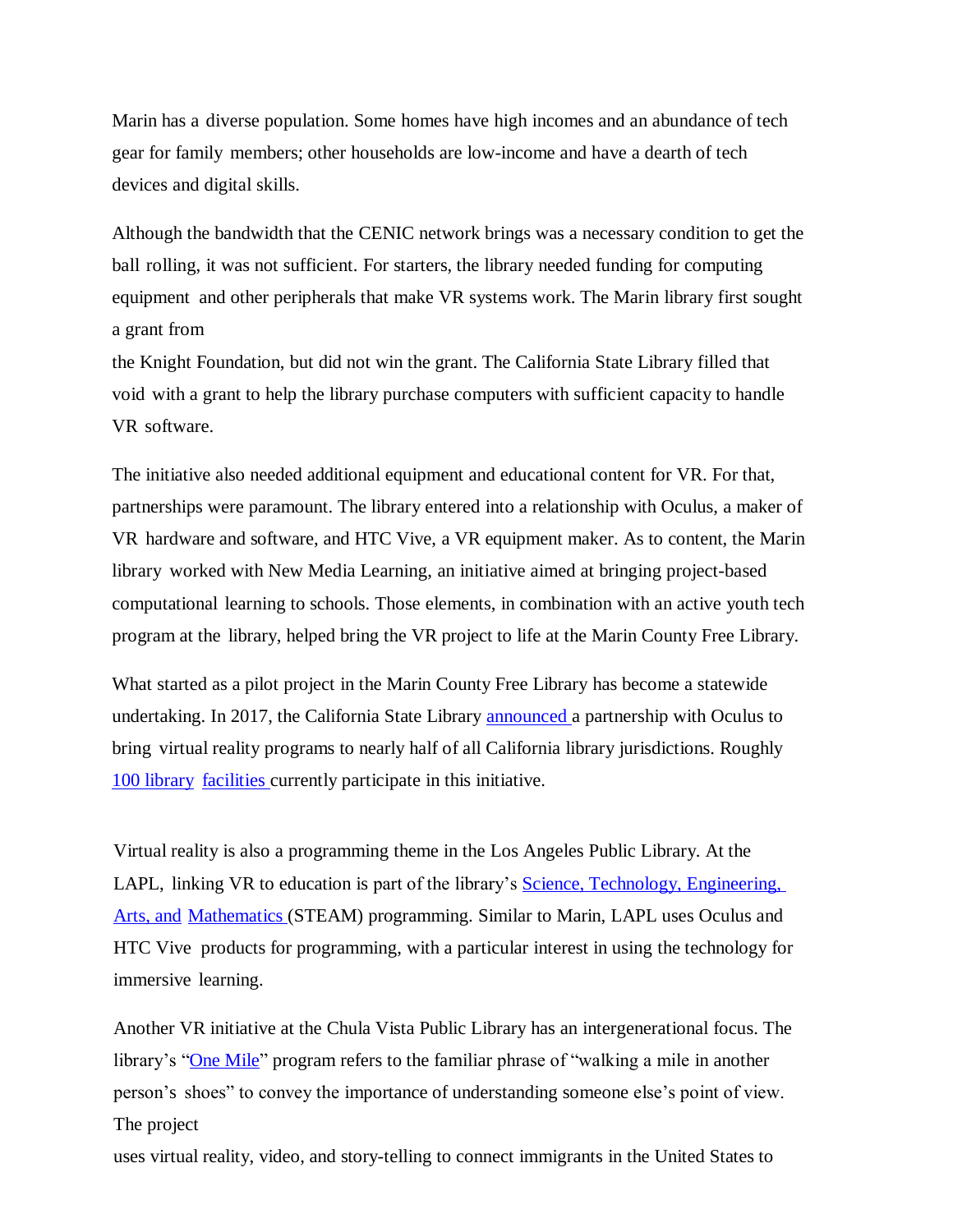their countries of origin. One application has grandparents and grandchildren use virtual reality goggles to jointly take a walk through, say, Mexico City (where the grandparent grew up).

The interest in using virtual reality to help recent immigrants has taken hold in other libraries around the state. In northern California, the Sutter County Public Library has used VR to help different immigrant groups convey the realities of their homelands to fellow students. With twelve different languages spoken in the region, the VR program allows an immigrant from Afghanistan to show her home to one from, say, Central America―and vice versa. This program serves approximately 600 adult learners per year.

Gaming and Rural Libraries: Like many library systems in California, Sacramento Public Library has a diverse set of interests it has to serve―and rural areas come into play prominently.

Some two-thirds of its 28 libraries have CENIC connections with several rural ones still unconnected. However, one CENIC-connected library in the town of Galt shows how bandwidth can impact the community's library services. The CENIC bandwidth has enabled gaming programs for young students in Galt, many of whom come from low-income households. Some 12-14 kids at a time gather in the town's library to play Minecraft, using connectivity and hardware that they lack at home. Not only do they learn about technology while having fun, the program helps foster a sense of community in Galt, as many of the kids (and their parents who often accompany them) have met each other for the first time through this program.

The story is similar in the Sutter County Public Library, where teens gather for gaming competitions in the library, in part to take advantage of a fast network that they generally do not

have at home. To make this an activity for the entire family, the Sutter County Public Library also makes "retro" games available (such as PacMan) so that kids and parents can experience the electronic games their parents did in the 1980s or 1990s.

Learning: This foundational part of the library's mission can take on new meaning when a library has abundant bandwidth. In Sacramento, the library has used the service Twitch to host author visits for book releases. The CENIC bandwidth makes this possible, as the Twitch.tv service offers dedicated channels for an author to deliver remarks. It also allows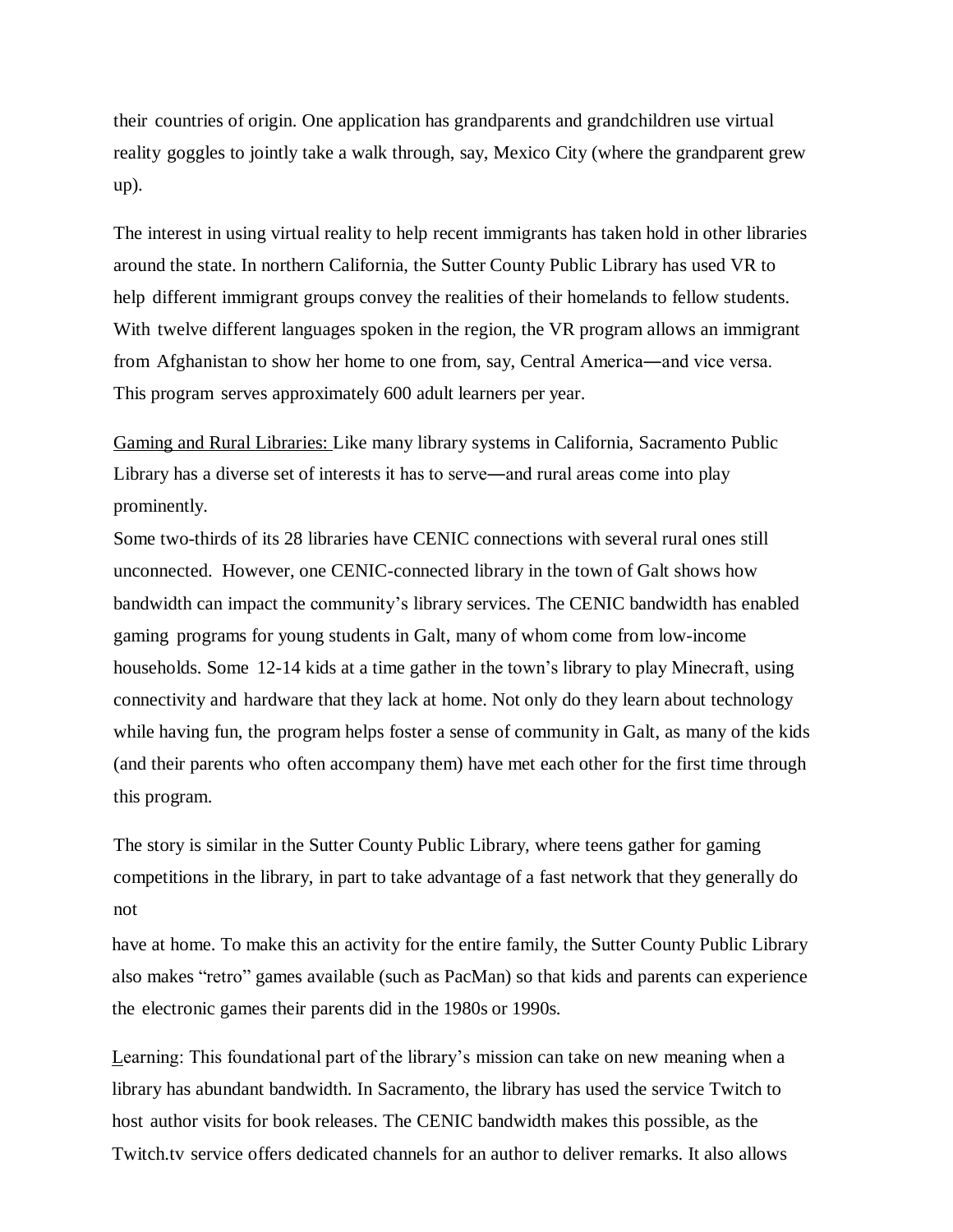the audience assembled at a library to have an interactive experience with the writer. At the Los Angeles Public Library, CENIC has enabled question and answer sessions for the public with officials at NASA's Jet Propulsion Laboratory about the Mars Rover. The Central Library also has a 28 foot video wall which the CENIC bandwidth makes possible.

Libraries could also, as they contemplate future uses for CENIC bandwidth, encourage citizen science on the network. Because California's public research institutions are on CENIC and conducting data-intensive research, library users could participate. Scientists at California universities have numerous research projects underway that place sensors on the ocean floor, collect data about weather, wildfires, and seismic activity. Libraries could provide tools for patrons to visualize the data, which in turn would enrich and enhance the learning experience for students.

Real-time cultural events are another use of CENIC bandwidth for libraries to consider, leveraging the symmetrical nature of the network. As one example, the San Mateo County Library, in 2015, let users to view a live stream of the Music of Michael Jackson event put on by the SFJAZZ Collective. In a state with a large variety of cultural institutions, such as the Getty Museum in Los Angeles, the Monterey Bay Aquarium, and more, there is ample opportunity to share those amenities with library users using the CENIC network.

In rural libraries, interactive learning programs may take more time to develop, in part because of scarce staff resources in smaller libraries. In Sutter County, there is a clear desire to roll out interactive learning programs, using content from places such as The Exploratorium in San Francisco or the Library of Congress. However, the capacity for more digital programs does not automatically translate into such programs if staff does not have the time to run them. If it is not

possible to hire new staff, then library leadership has to consider shifting staff responsibilities from old functions to new ones. That is not always possible – or possible to do quickly even when new digitally-oriented programming ideas present themselves.

An example outside of California shows how a high-speed network can impact educational and learning services. Kansas City was the first beneficiary of the Google Fiber initiative, by which Google wired all premises in cities with a high-speed fiber optic network. Community anchor institutions received fiber drops under the Google Fiber initiative and the Kansas City Public Library (KCPL) was particularly aggressive in exploiting the network's potential.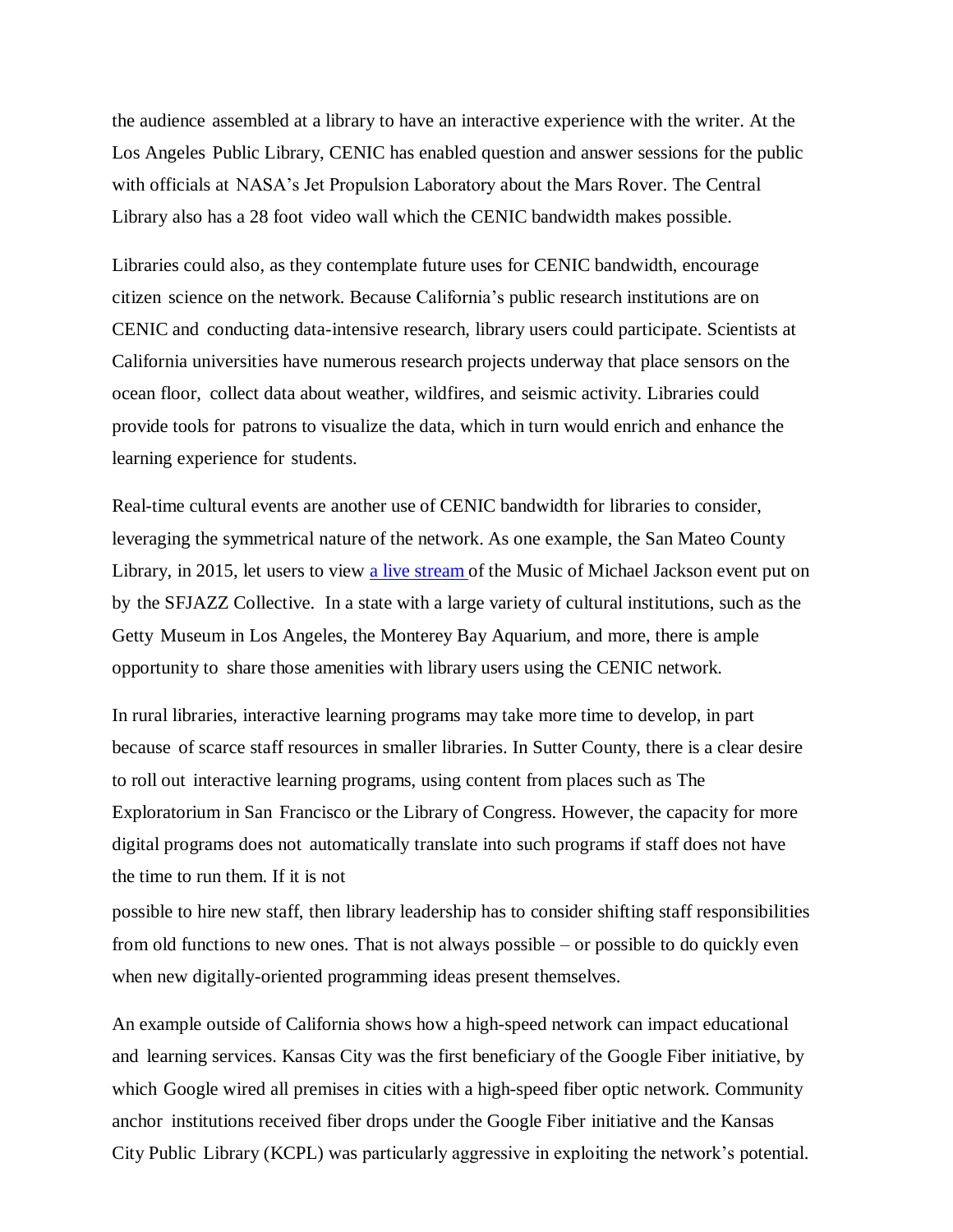With more bandwidth, which enabled more staff and patrons to be online in libraries at the same time, the library became more organized in thinking about digital programs. Using funds from an Institute for Museum and Libraries Services (IMLS) grant, the library used the Peer 2 Peer University model for developing learning circles in Kansas City.

It is worth noting that KCPL also provides these online learning resources in community centers, as a way to "meet people where they are" with an emphasis on workforce skills. The goal in Kansas City has been to provide learning services that will really take them someplace in their lives and careers – not just random classes. In this context, a robust citywide network to homes and institutions has helped KCPL improve the reach of its programs.

Internal benefits: Beyond services to the public, the CENIC network offers libraries significant improvements in their operations. For Los Angeles, the CENIC network has allowed the library to have virtual desktops at all library computers which saves time and manpower in pushing out software updates. Several libraries in Marin found that the public could use the internet while staff could check out books, something that was sometimes a challenge pre-CENIC. In Sacramento, the rickety "plain old telephone service (POTS)" system from more than a generation ago has been replaced by a Voice over Internet Protocol (VOIP) system. Beyond now having modern telephone capabilities, the new phone system saves the library a lot of money.

The internal benefits can be especially acute in rural libraries. Sutter County's library had a network whose speed was advertised at 10 Mbps, but speed tests showed much slower speeds in reality. This made it difficult for staff to do work, with some staff members choosing to work at home where they had better network speeds. CENIC's bandwidth removed the bandwidth

constraints and has substantially improved staff productivity. It has also brought people back to the library. The slow network at the Sutter County library made it difficult for patrons to carry out tasks on the library's public computers. As the library's network has improved, people began to come back to the library to use public computers―and even gather after library hours to take advantage of the Wi-Fi connection.

External benefits: At its core, CENIC is about providing additional bandwidth to libraries so that they can provide new and better services to their communities. But beyond that essential bargain, libraries highlighted other ways in which CENIC bandwidth can benefit a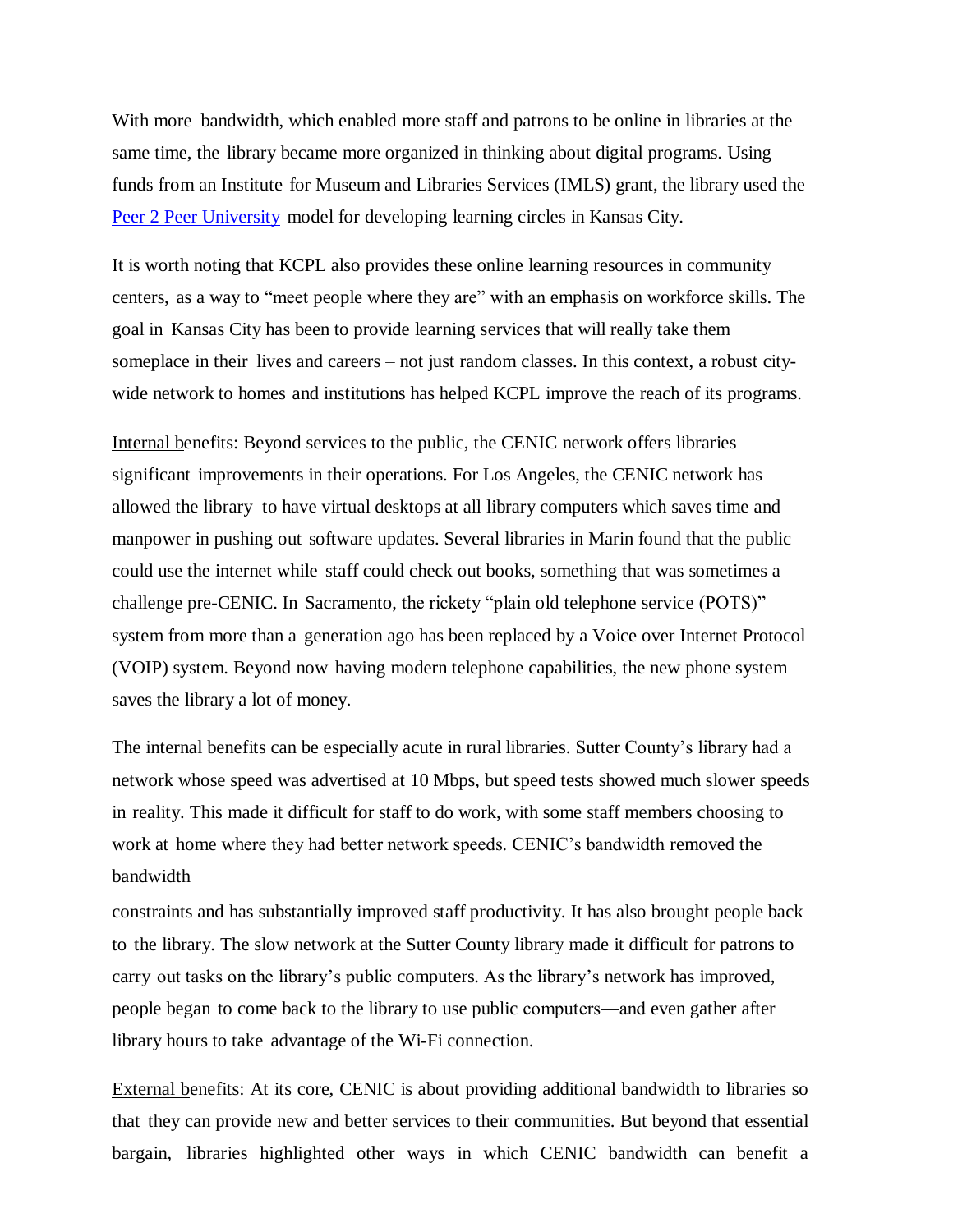community.

• *The local network*: As one interviewee noted, once a library decides to connect to CENIC, it is a fourteen step process before the network is lit up at the library. That means the process is complicated, but also requires cooperation to successfully navigate it.

Libraries may have to engage with local officials or network providers for funds for the last mile connections. In rural areas in particular, where distance or topography may mean a last mile drop is very expensive, this can be no small problem. Yet libraries and local officials often find ways to overcome this. In Yolo County, for instance, a county broadband plan helped identify network assets in the region, including CENIC. This, in turn, has made it possible to alleviate some costs for the CENIC circuit to rural library branches. It has also improved network access for the agriculture industry, which increasingly relies on online access for data and natural resource management.

- *Home adoption issues*: Once libraries have CENIC connectivity, they may encounter other issues that spark community discussion. One interviewee noted that bringing CENIC's bandwidth into a community may shine a light on broader community technology issues, such as low levels of home broadband adoption. The gaming programming in Galt was popular in part because players did not have the home access or hardware to play at home.
- *Demonstration effect*: Without CENIC bandwidth, many people would not have any exposure to virtual reality or gaming applications. This may be especially true in rural areas where home broadband speeds may not be very fast. Given the novelty of VR, especially in the educational setting, it may be difficult for private sector developers to understand users' reaction to their products. This is where the advantage of libraries

partnering with HTC Vive and Oculus comes into play. Cutting-edge products often need lead adopters to demonstrate to others that the product is worthwhile. Exposure to VR at the library is, for many users, a way to evaluate VR products. The demonstration effect extends to library patrons using digital tools to create and share content. At the San Francisco Public Library, "The Mix" is a program by which teens use computers, creative maker equipment, audio/video devices, and other digital tools for a variety of creative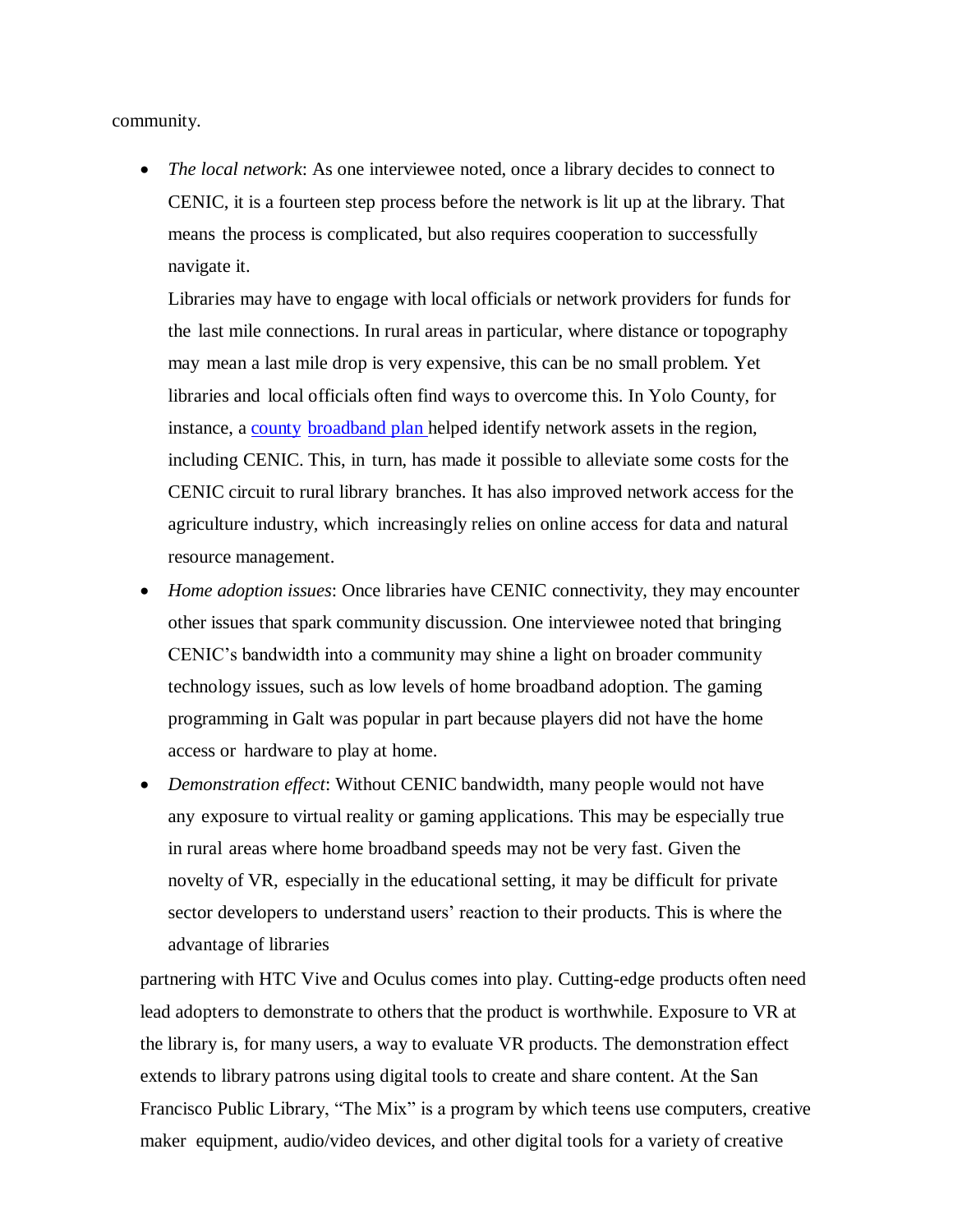endeavors.

• *Security*: A final external benefit comes from the fact that CENIC brings a secure, public, and very high-speed network into a community anchor institution. In Sacramento (and other places around the state), the CENIC network makes the public library an attractive place to be a voter service center for California elections, which are moving to vote-bymail by 2020. The library is a trusted place to drop off ballots and vote in-person using electronic voting machines. In Humboldt County, public officials see the CENIC network as one they can rely upon in case of an emergency or natural disaster.

### **III. Getting more out of CENIC**

The examples noted above demonstrate the exciting possibilities that a huge bandwidth boost offers to libraries. But integrating new technology into any organization takes far more than opening a box and turning on a switch. California public libraries are no exception and the challenges unfold in a number of ways.

*Equipment & internal wiring*: Libraries may have old computers running on operating systems that balk at applications that run on networks as fast as CENIC. Interactive gaming may run very well over a fast network such as CENIC, but then hit a bottleneck once the data arrives at a relatively antiquated computing device. Several libraries noted the State Library was indispensable with equipment grants (e.g., Chromebooks) that allowed libraries to put the CENIC network to work for patrons.

Internal wiring is another issue. As one interviewee noted, some libraries are old Carnegie buildings dating to the early  $20<sup>th</sup>$  century. Some may not have upgraded their internal wiring to support the bandwidth that CENIC brings, although many libraries report that the State Library provided grants for necessary switches or circuits.

*Thinking inside the network*: Prior to joining CENIC, libraries were mainly consumers of commercial internet services for their connectivity needs. Upon joining CENIC, they have become part of a network of over 12,000 facilities with 20 million users in the state. This gives public libraries a new relationship to other institutions and the content they create. Library patrons have the potential to experience or access digital content from the state's university system. The capacity of the CENIC network allows for content caches of high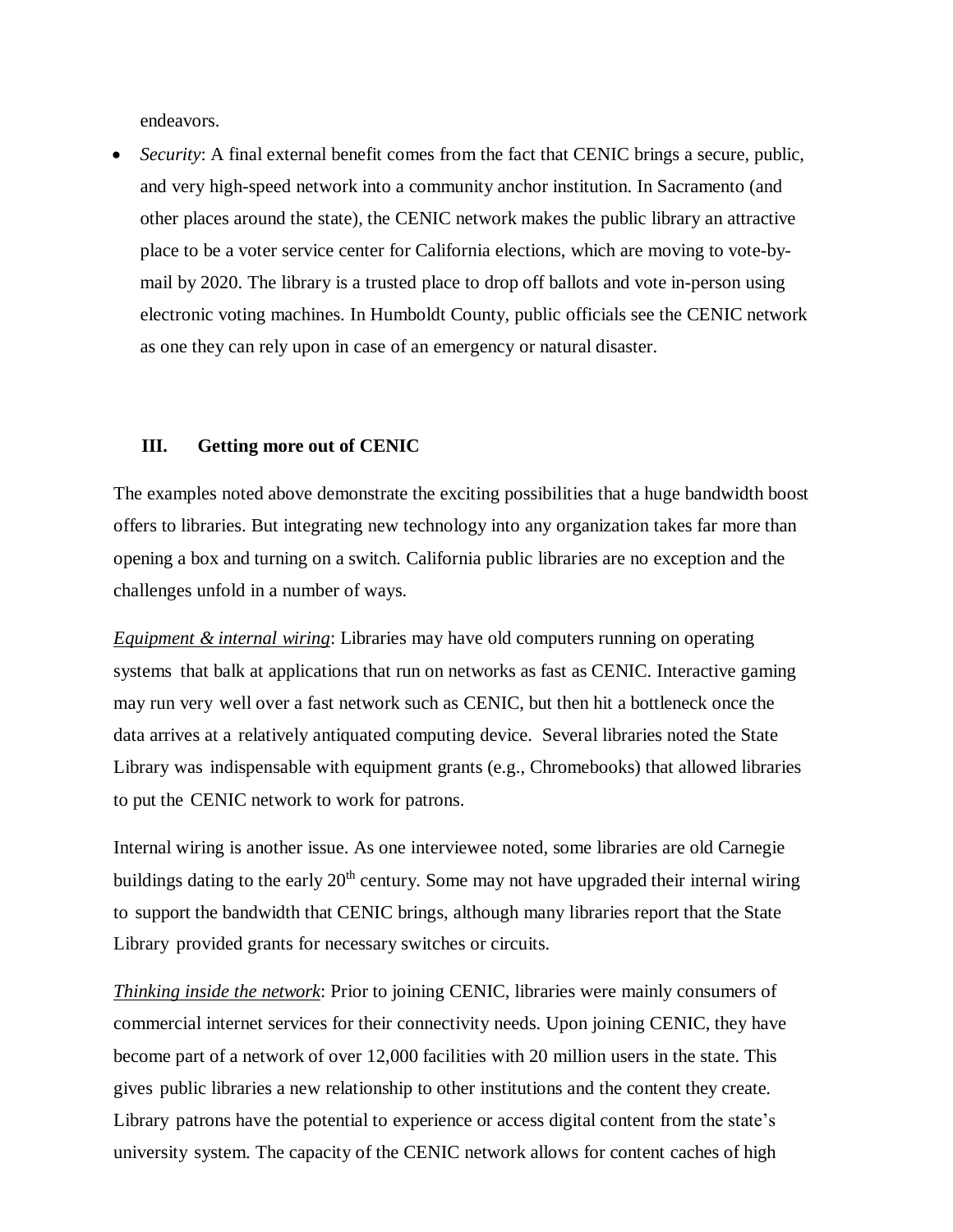resolution images and video―in ways that enhance verisimilitude for patrons.

Data and its growing role in society is another way in which libraries—situated in a broader range of CENIC institutions―can leverage new bandwidth. For example, CENIC-connected universities in California have created WIFIRE―a sophisticated tool to analyze wildfires and predict their paths. The main customers for WIFIRE analysis are government agencies, but libraries could be the vehicle to disseminate it to the general public. CENIC bandwidth would enable that, which could also have public safety benefits in communicating emergency response information to citizens.

Government data offers another way for libraries to extend the reach of CENIC institutions. Local governments collect large quantities of data about how a city or county runs. Many make this data open to the public, but citizens may not always be aware of that or have the skills to make the data usable to them. CENIC research institutions might create apps or visualization tools to help the public better understand what "open government data" means. Libraries, as trusted institutions, could use their CENIC-enabled networks to convey this to the public so that their understanding of these data tools improves – with greater civic engagement as a possible bonus.

Any discussion of data quickly goes to its security and the privacy of the people who use it. Libraries care deeply about users' privacy, while perhaps lacking the staff capacity to stay current on a rapidly changing data security landscape. Here libraries' membership in the CENIC community can be mutually beneficial. Libraries could benefit from the sophistication many research and educational institutions bring to data security, while those institutions could tap into the library field's sensibilities about privacy.

*Staff and support*: VR, and other cutting-edge tech applications such as artificial intelligence and machine learning programs, are very "high touch," as one interviewee pointed out. This means even libraries sophisticated enough to have such programming must have staff on hand to guide patrons through its use. In general terms, a large urban library may have the resources for a dedicated staffer for digital programs, but rural libraries may not. Constrained staffing resources may also result in libraries new to CENIC focusing more on the internal benefits to library operation CENIC brings and less on new programming opportunities for the public. In any event, staff training is a necessity as new bandwidthdriven library programs emerge in light of CENIC connectivity.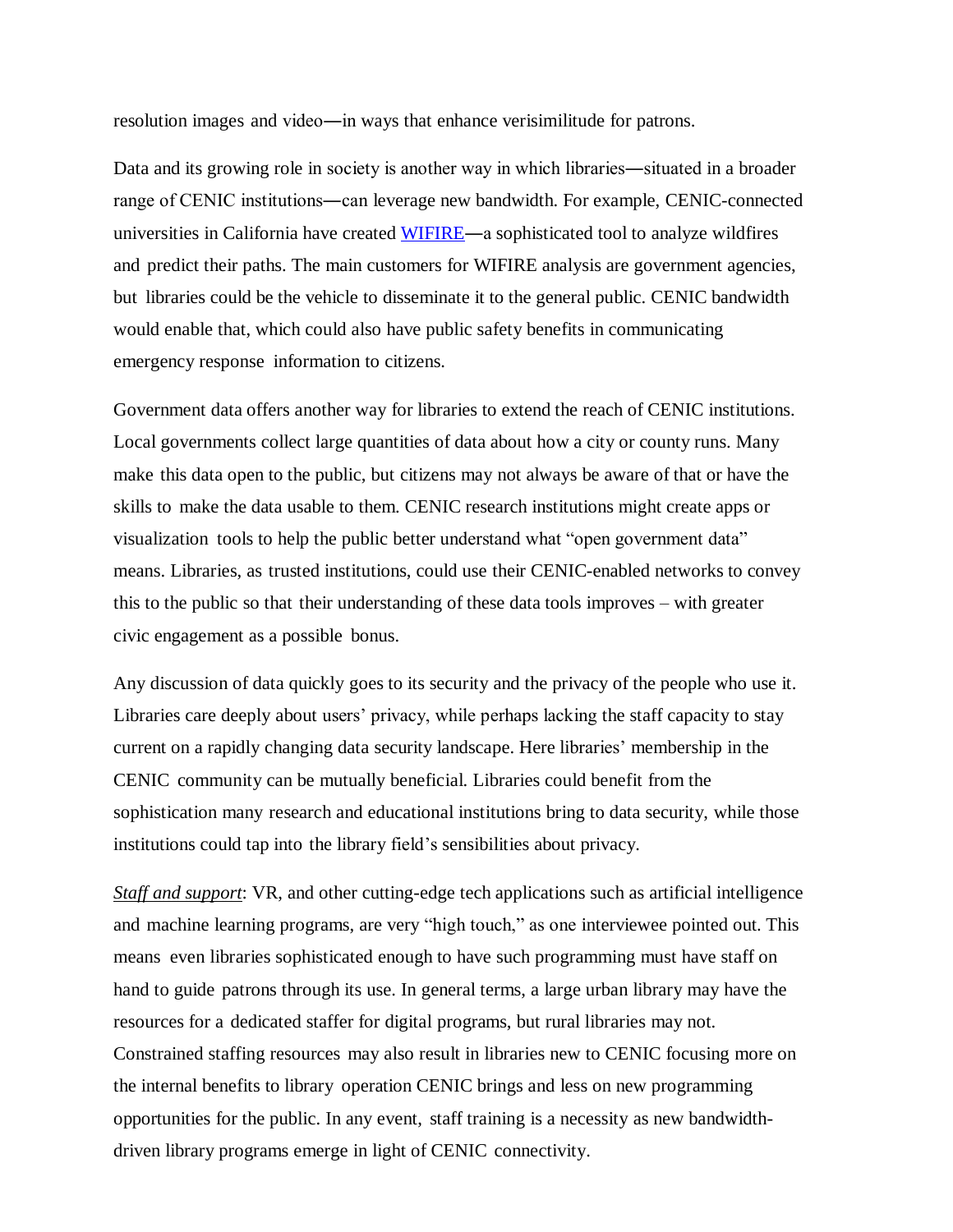The nature of information technology (IT) support also comes into play. Some libraries – usually the larger ones―have their own IT departments. This can improve how strategic planning unfolds for putting CENIC to work, as library personnel (both programmatic and technical) can work together on pursuing new opportunities that CENIC enables. In many smaller jurisdictions, IT support for the library is a municipal function. This can present problems to libraries if a city or county IT department does not place much priority on the library's technology needs.

Yet it is not always an insurmountable problem. The Sutter County Public Library relies on county IT services, and the county staff did exhibit a learning curve as they responded to new tech needs at the library. But Sutter County's IT department eventually became engaged supporters of library IT needs. In fact, with a fast network, new programs and equipment in areas such as virtual reality, the library often presented county IT staff "interesting problems" that they eagerly addressed.

*Last mile & network silos*: The CalREN network is about 8,000 miles of broadband infrastructure in California. This covers a lot of ground, but not all corners of the state. The backbone has to be connected to the facilities it serves in order to deliver its bandwidth. This "last mile" connection can be a logistical challenge and expensive proposition. This is especially the case in rural areas. Even if libraries have a willingness to foot the bill, there have been instances where no vendor steps forward to bid on last mile connections. That is because the amount a library has budgeted for the task does not cover the cost of deployment.

This means that rural libraries often have to be very resourceful in knitting the network resources together to get the most out of CENIC. In a rural area, the distance between the central branch, where the CENIC network connects, and other branches can be significant and "last mile" broadband links scarce. But it is not always the case that a rural library branch is in a network desert. Over the years, the state of California has built dedicated communications for a variety of initiatives, such as telehealth. As one interviewee noted, however, there is usually no way for these networks to connect to CENIC or to be leveraged to help a rural library branch connect to CENIC. This "siloed network" problem can attenuate the value of the CENIC network, especially in rural areas.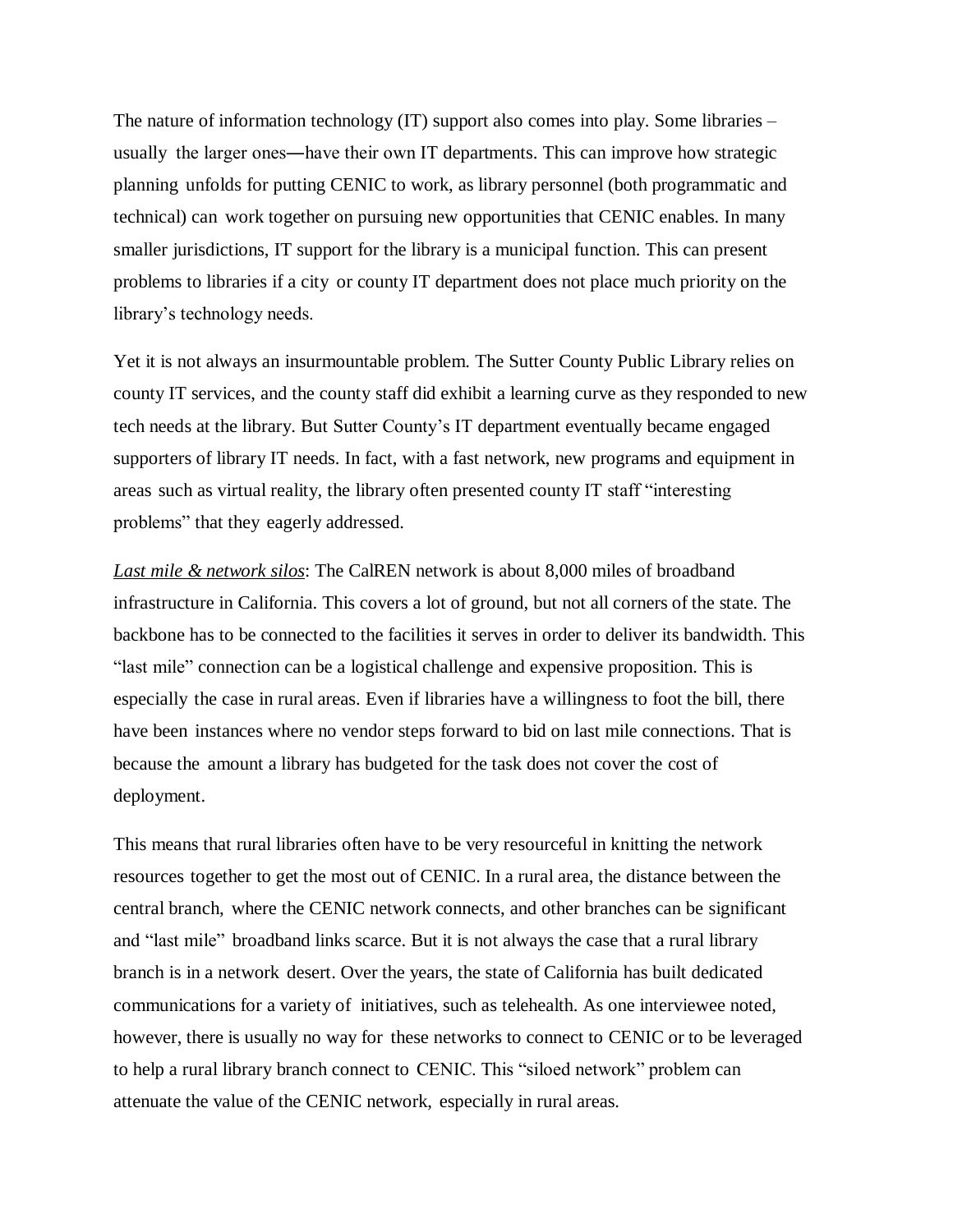#### **IV. Jumpstarting the Future: Bridging the "bandwidth – imagination" gap**

When libraries experience the boost in network speeds that comes along with CENIC, two things generally happen in sequence. First, most herald the productivity benefits that result from speed boosts of one hundred times or more. After that, many libraries start to plan for a future with a wider range of services for the public that the faster speeds enable. Yet, there can be a time lag between the two events  $-$  a lag that might be considerable if a library focuses more on the productivity benefits of CENIC than planning for new programs and services. This dynamic is what one interviewee termed the "bandwidth-imagination" gap.

The preceding discussion suggests that there are steps that can ease the path from libraries getting a CENIC connection to using it to better serve their communities. From talking with a selection of libraries, here are a few ideas:

**Planning**: Libraries committed to integrating technology into how they serve their communities must undertake deliberate planning to make that happen effectively. Five years ago, the library in Marin County had little in the way of a technology plan to envision a future with pervasive and fast connectivity. Recognizing the diverse economic profile of the county, the library embarked on a strategic planning process that deepened how the library thought about technology in programming and service provision. A similar process unfolded in Sacramento, in which library leadership began to see the opportunities CENIC offered and moved to try to maximize what the library could get out of the higher speed network. In Kansas City, the dynamic was a little different. The leadership there was already fairly well attuned to digital services, but the deployment of Google Fiber prompted them to think more expansively and systematically about the services they could provide―particularly in the areas of learning and workforce development.

**Mechanisms for information-exchange**: Although CENIC offers libraries a huge improvement in network speed and capacity, the network does not come with a blueprint on how to use it. In California, given that CENIC has been rolled out to libraries in stages, there are early adopters with experiences to share with others. Interviews with library officials in California indicate that there is some informal information-sharing that has unfolded around CENIC network deployment. The CENIC annual conference was cited as a place to find ideas on how to use the increase in bandwidth for programs. However, a more formal process might be worthwhile, especially as smaller libraries come online with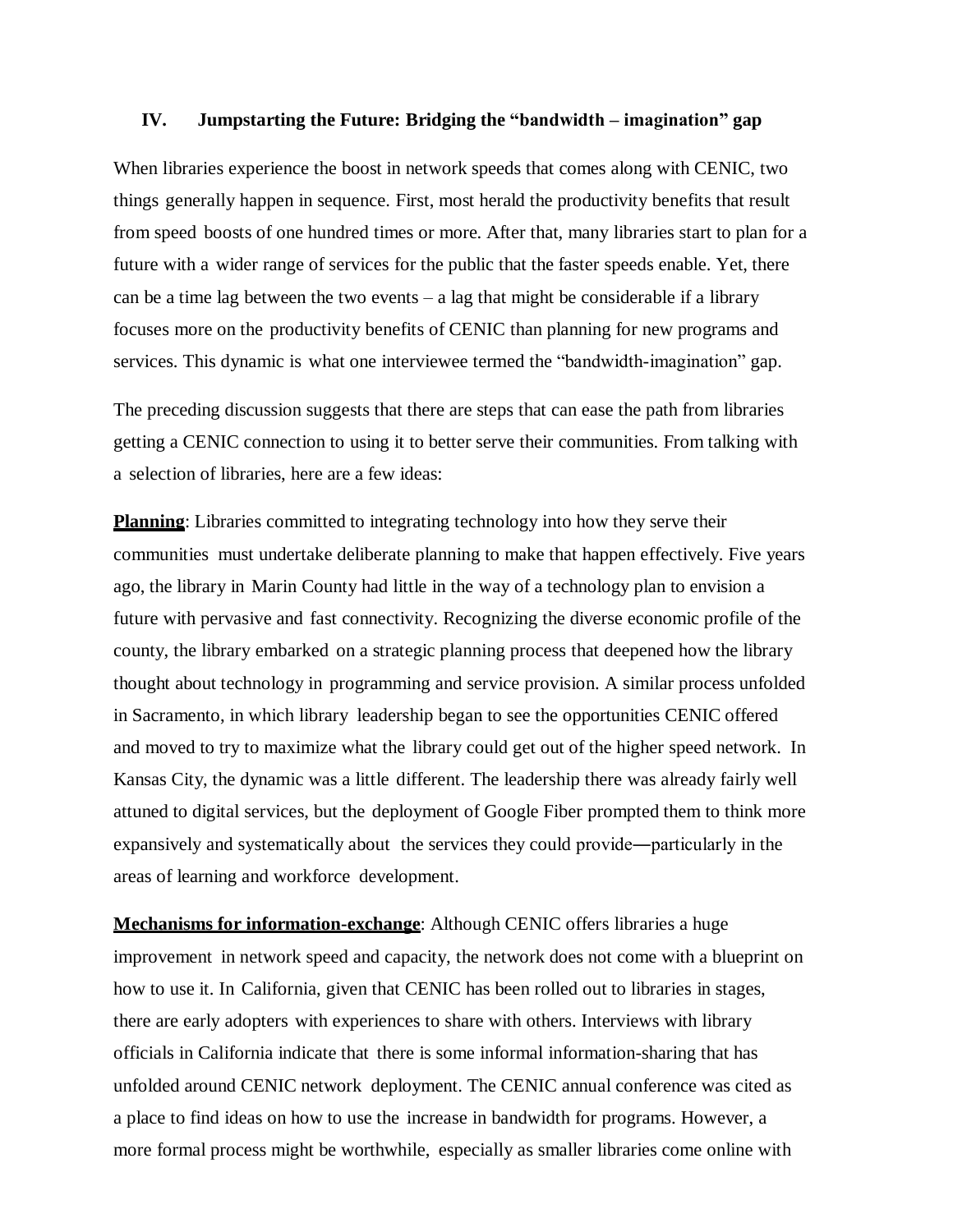CENIC. Since early CENIC adopters tend be larger libraries, having peer-to-peer sharing about CENIC among libraries of similar sizes may be helpful.

**Innovation for libraries**: Spurring libraries' imaginations about how to embrace the abundant bandwidth also requires content and programs that inspire. One interviewee suggested that there needs to be a CineGrid for libraries. CineGrid is non-profit organization that serves essentially as a lab to engage in "research, development, and demonstration of networked collaborative tools to enable the production, use, preservation, and exchange of very high-quality digital media over photonic networks."

Although precisely how such an innovation lab would work for libraries is an open question, it is a mechanism that is familiar in other contexts. US Ignite is a non-profit organization that supports the emerging apps ecosystem for smart cities. It receives funding from the National Science Foundation and grants from private foundation. In addition to partnering with universities for technology development, U.S. Ignite seeks to match city technology needs to the ecosystem of developers working on smart city technologies. The Manufacturing Extension Partnership (MEP) program is another example of an initiative to disseminate innovations. This is a federal-state program, with a \$140 million FY 2018 budget from the U.S. Commerce Department. MEP facilitates technology transfer to small and medium-sized manufacturing businesses so they can stay current on new manufacturing techniques.

Planning, sharing information, spurring and disseminating innovation all work together. Planning with an orientation toward the use of high-speed networks will inevitably benefit from understanding the experiences of other libraries. And understanding the digital tools―the software and hardware―available for libraries is something an innovation lab can help facilitate. Initiatives such as US Ignite also bring all parties in the ecosystem into the innovation process. This gives California library users, potentially, a central role in innovation for VR and other bandwidth-intensive educational applications.

"The future is already here―it's just not evenly distributed." This memorable phrase uttered by the writer William Gibson captures the excitement of the new, while begging the question of how and *how fast* the future eventually arrives to everyone. This exploration of public libraries in California shines light on the steps the library community is undertaking to